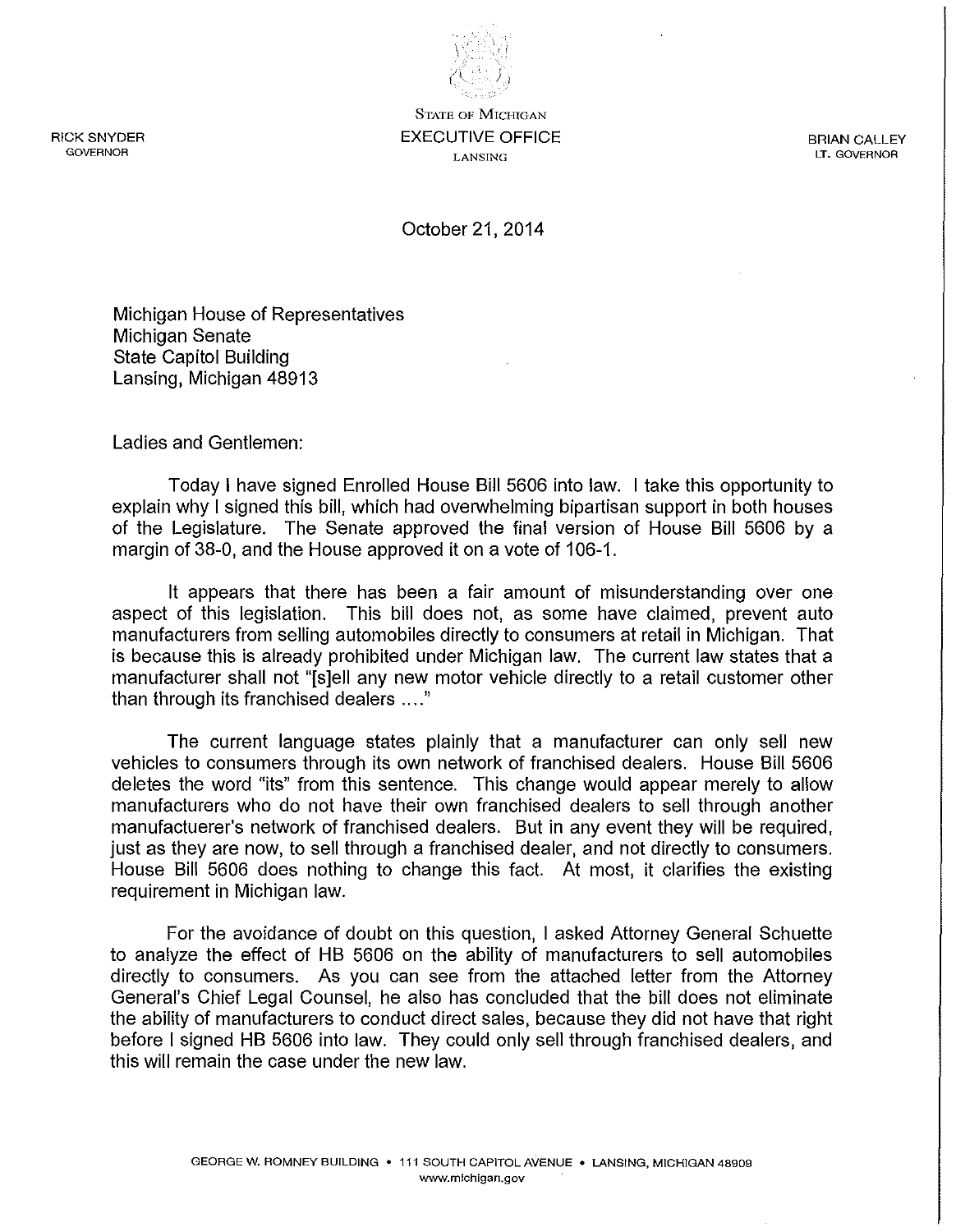Michigan Legislature October 21,2014 Page 2

A healthy, open discussion can and should be had over whether the current business model in Michigan should be changed. This discussion should consider, first and foremost, what is best for Michigan consumers, for expanding economic activity, and for innovation in our state. We should always be willing to reexamine our business and regulatory practices with an eye toward improving the customer experience for our citizens and doing things in a more efficient and less costly fashion. I urge the Legislature to engage in this discussion and to make it a top priority in its next session.

Sincerely,

Rick Snyder **Governor** 

Attachement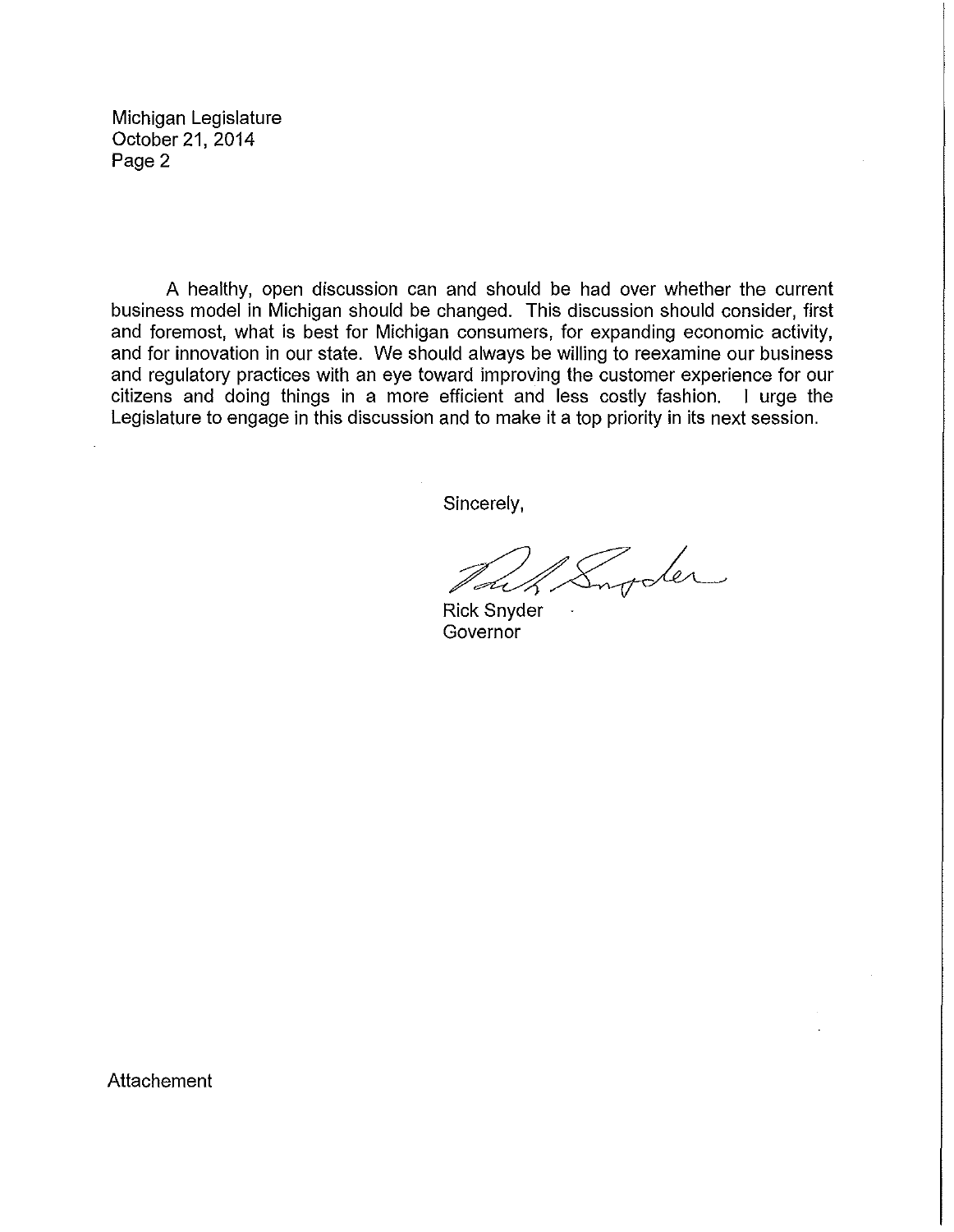### STATE OF MICHIGAN DEPARTMENT OF ATTORNEY GENERAL



P.O. Box 30212 LANSING, MICHIGAN 48909

BILL SCHUETTE ATTORNEY GENERAL

October 21, 2014

Honorable Richard D. Snyder Governor of the State of Michigan The George Romney Building Lansing, MI 48909

## Re: Section 14 of Enrolled House Bill 5606 of 2014

Dear Governor Snyder:

You have asked whether the first sentence of section 14 of Enrolled House Bill 5606 of 2014 fundamentally changes existing law, and Attorney General Bill Schuette has asked me to respond to your question. The first sentence of section 14 clarifies and enhances existing law by making clear that motor vehicle manufacturers may sell new motor vehicles to retail customers only through franchised dealers – which is the same requirement under current law.

Under existing law, motor vehicle manufacturers are prohibited from selling new motor vehicles directly to a retail customer. See MCL 445.1574(1)(i). With limited exceptions, manufacturers must sell new vehicles through franchised dealers. See *Id.* On October 7, 2014, HB 5606 was presented to the Governor. In pertinent part, section 14 of HB 5606 would modify MCL  $445.1574(1)(i)$  as follows:

Sec. 14. (1) A manufacturer shall not do any of the following:

(i) Sell any new motor vehicle directly to a retail customer other than through-its franchised dealers, unless the retail customer is a nonprofit organization or a federal, state, or local government or agency.

The primary goal of statutory interpretation is to determine the intent of the Legislature. Legislative intent is identified by the plain meaning of the statute. When a statute is clear and not ambiguous, we must presume that the Legislature meant what it said, and the statute must be enforced as written. *People v Hardy,*  494 Mich 430, 439; 834 NW2d 340 (2013); see also *People v Gardner,* 482 Mich 41, 50; 753 NW2d 78 (2008).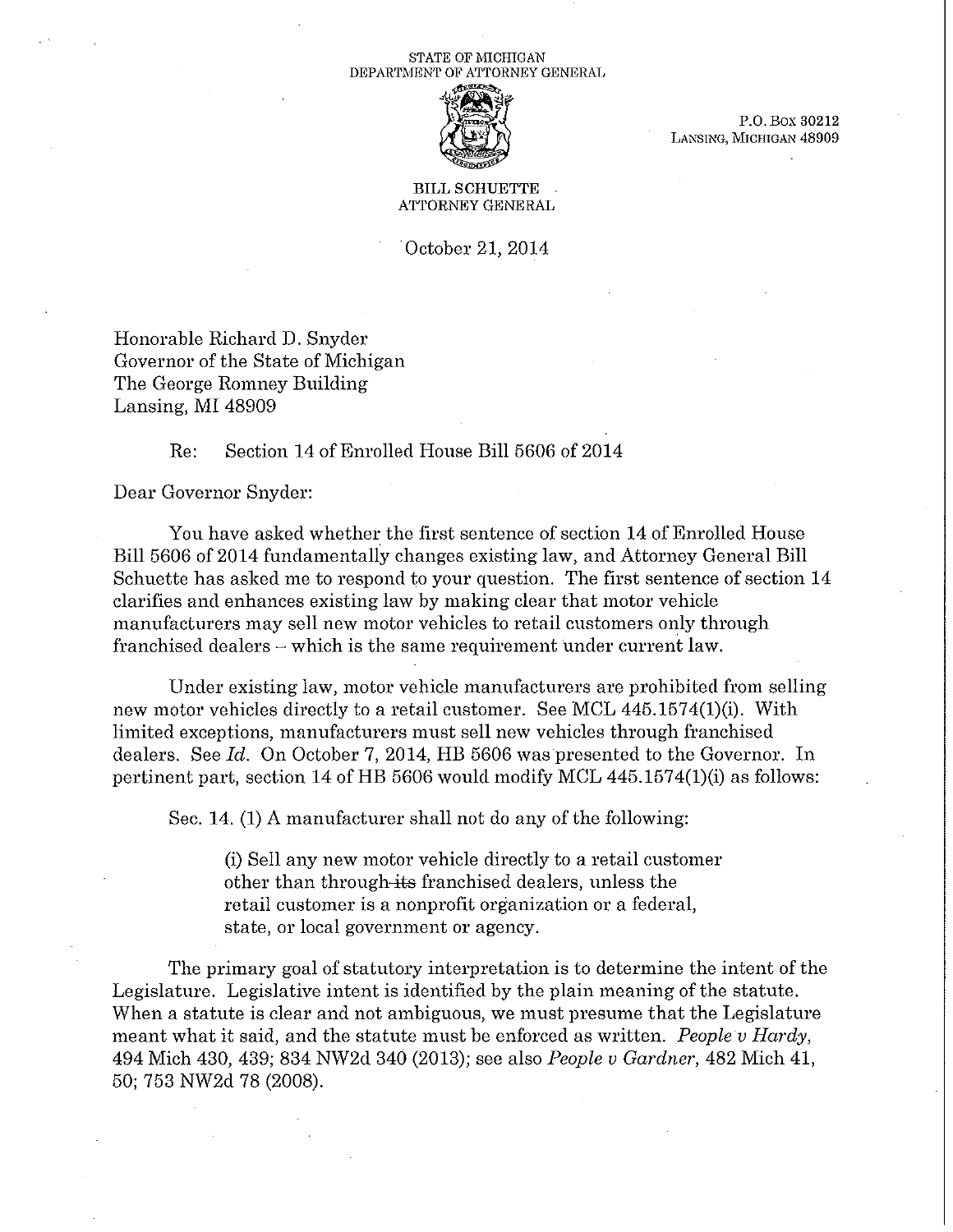Governor Snyder Page 2 October 21, 2014

An argument has been advanced that the proposed deletion of the word "its" would prevent manufacturers from selling new motor vehicles directly to customers. This argument is incorrect, because under the plain language of both existing law and under the amended Section 14, manufacturers already "shall not" sell new motor vehicles unless they utilize "franchised dealers." Deletion of the word "its" does not prohibit what is already prohibited under the statute. Whether a manufacturer uses "its own" franchised dealer, or uses some other franchised dealer to sell motor vehicles, does not change the fact that the manufacturer must use a franchised dealer.

For these reasons, the Department of Attorney General concludes that the first sentence of Section 14 of HE 5606 simply enhances the manufacturer- . dealership relationship by allowing manufacturers to sell new motor vehicles through dealers other than those controlled by the manufacturer.

Matthew Schneider

Chief Legal Counsel

MS:hlg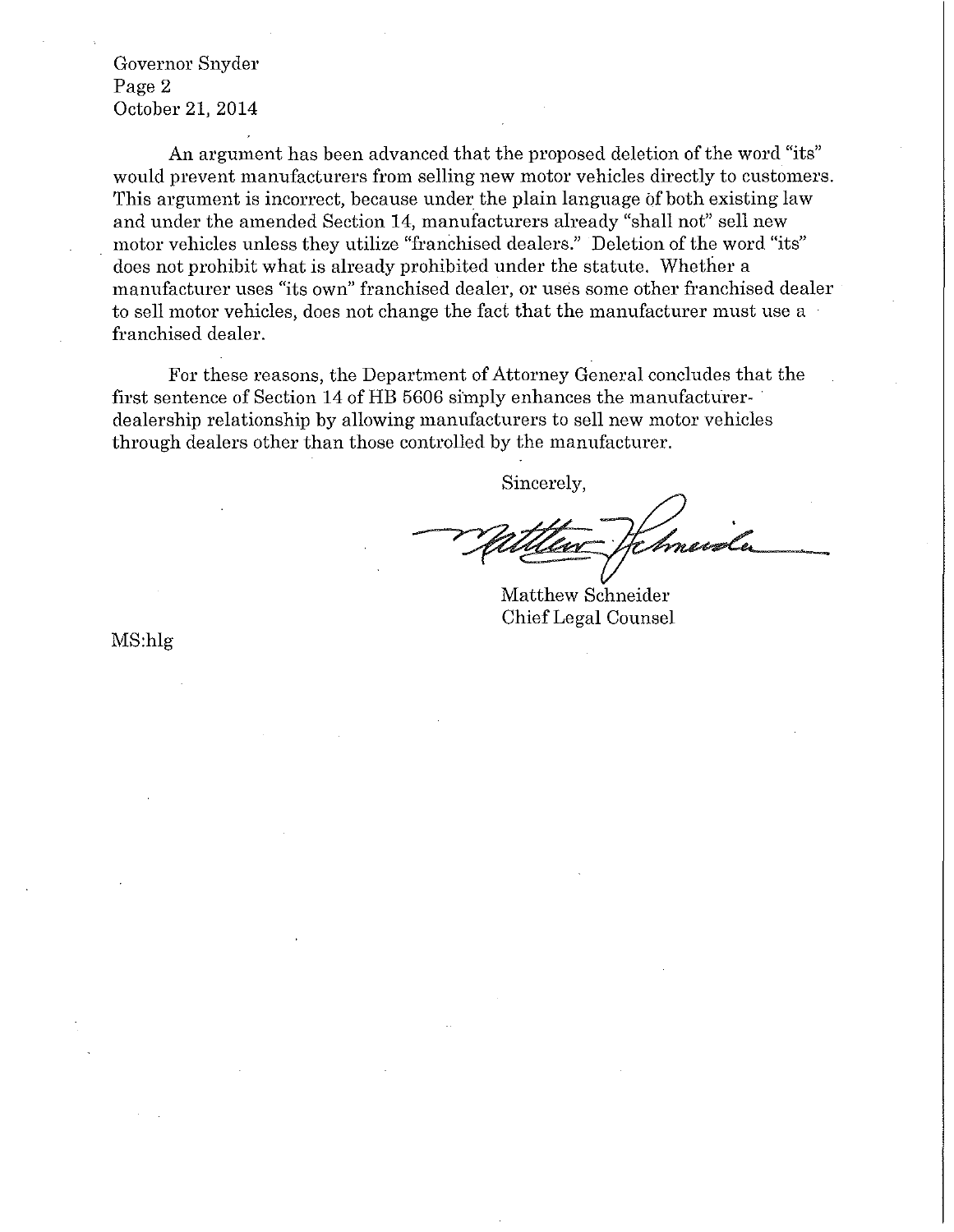## STATE OF MICHIGAN 97TH LEGISLATURE REGULAR SESSION OF 2014

Introduced by Reps. Nesbitt mul Foster

# ENROLLED HOUSE BILL No. 5606

AN ACT to mnend 1981 PA 118, entitled "An act to regulate motor vehicle manufacturers, distributors, wholesalers, dealers, and their representatives; to regulate dealings between manufacturers and distributors or wholesalers and their dealers; to regulate dea1ings between manufacturers, distributors, wholesalers, dealers, and consumers; to prohibit unfair practicesj to provide remedies and penalties; and to repeal certain acts and parts of acts," by amending section 14 (MCL 445.1574), as amended by 2010 PA 141.

### *The People of the State of Michigan enact:*

Sec. 14. (1) A manufacturer shall not do any of the following:

(a) Adopt, change, establish, or implement a plan or system for the allocation and distribution of new motor vehicles to new motor vehicle dealers that is arbitrary or capricious or based on unreasonable sales and service standards, or modify an existing plan or system that causes the plan or system to be arbitrary or capricious or based on unreasonable sales and service standards.

(b) If requested in writing by a new motor vehicle dealer, fail or refuse to advise or disclose to the dealer the basis on which new motor vehicles of the same line make are allocated or distributed to new motor vehicle dealers in this state and the basis on which the current allocation or distribution is being made or will be made to that new motor vehicle dealer.

(c) Refuse to deliver to a new motor vehicle dealer in reasonable quantities and within a reasonable time after receipt of the dealer's order, any new motor vehicles that are covered by the dealer agreement and specifically publicly advertised in this state by the manufacturer as available for immediate delivery. However, the failure to deliver any motor vehicle is not considered a violation of this act if the failure is due to an act of God, a work stoppage or delay due to a strike or labor difficulty, a shortage of materials, a lack of manufacturing capacity, a freight embargo, or other cause over which the manufacturer has no control. If a manufacturer requires a new motor vehicle dealer to purchase essential service tools with a purchase price in the aggregate of more than \$7,500.00 in order to receive a specific model of vehicle, the manufacturer shall on written request provide the dealer with a good faith estimate in writing of the number of vehicles of that specific mode} the dealer will be allocated in the model year in which the dealer is required to purchase the tool.

(d) Increase the price of a new motor vehicle that the new motor vehicle dealer had ordered, and then eventually delivered to, the same retail consumer for whom the vehicle was ordered, if the order was made before the dealer's receipt of a written ofticial price increase notification. A sales contract signed by a private retail consumer and binding on the dealer constitutes evidence of a vehicle order. In the event of manufacturer price reductions or cash rebates, the dealer shall pass on the amount of any reduction or rebate received by the dealer to the private retail consumer. Any price reduction in excess of \$5.00 shall apply to all vehicles in the dealer's inventory that were subject to the price reduction. A price difference applicable to new model or series motor vehicles at the time of the introduction of the new